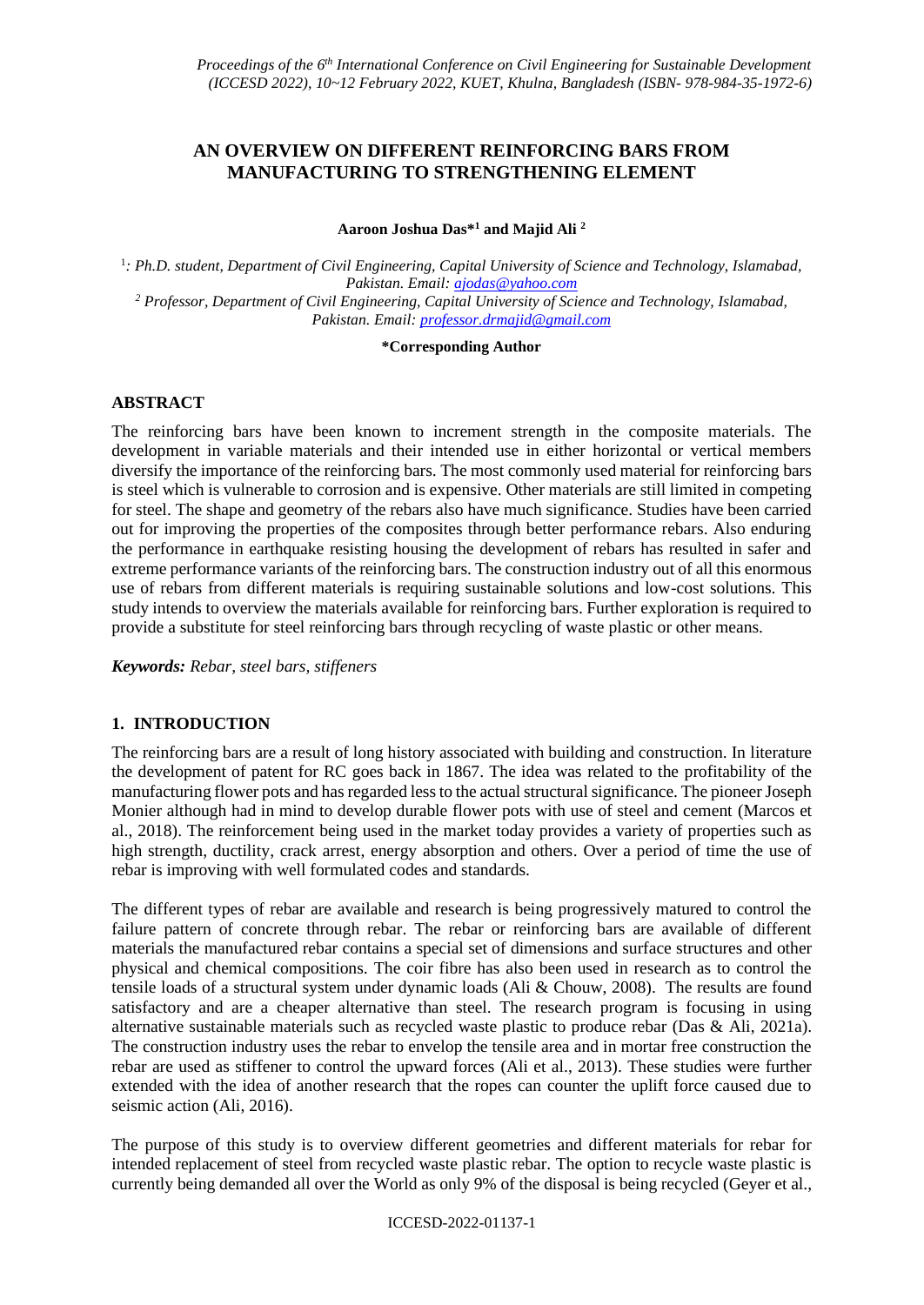2017). The construction industry can employ waste plastic as a plausible material which is not only cheaper but is resistant to corrosion as for low strength use.

### **2. SURFACE GEOMETRY OF REINFORCING BARS**

The reinforcing bars have a set of surface properties, geometric properties, chemical manufacturing properties, chemical reactivity properties etc. These are well explored in literature specially for steel. Surface geometries include the provision of ribs for a single diameter of reinforcement. The properties roam around to one single idea that either the bond between bars and the concrete is of sufficient strength or otherwise (Leramo et al., 2018).



Figure 1: Different ribbed reinforcement tested for strength (Clark, 1946)

The mechanical interlocking is greatly improved by improving the surfaced ribs. Behaviour of different ribs were studied in a research of early days and the result shows significant variations due to shape and orientations of ribs. The results of a few ribs were found better out of 17 available options (Clark, 1946). In providing a response to cyclic loading the orientation of ribs is very important (Darwin & Graham, 1993). The researchers conclude that the ribs inclination control the slippage and pull out failure. The Lutz and Gergely in 1967, advocated that the inclination should be between 300 to 400 (Leramo et al., 2018). In another study the inclination angle was recorded to be 48.5 (Skorobogatov & Edwards, 1979). The basic ideology of the ribs is to transfer the stress into the reinforcing bars without slippage. The thickness and cross sectional area is however dependent upon the overall dimension of the structure. Figure 1 shows several surface geometries of reinforcing steel bars. The surface geometry is so significant that each shape behaves differently in reinforced concrete. These surface geometries were randomly numbered and tested in load transmission and pull out in reinforced concrete. The conclusion drawn was that the shapes 8,9,6,3,4, and 5 were the most effective. (Clark, 1946).

The naturally occurring reinforcing bars are organic and their geometry is not uniform. The pattern of surface does not have the "perfect bond" in which all the forces of concrete are transferred to its bars. Bamboo is one of the used rebar found in the literature to be used in the concrete (Sevalia et al., 2013). These are not mouldable to any certain surface and are brittle in nature. Mortar free construction uses stiffeners or vertical members to hold the system in dynamic loads. In a study coir fibres were used as tensile ropes which was designed to keep the block intact and the mechanism of mortar free construction was found efficient in energy dissipation (Ali & Chouw, 2008).

## **3. REINFORCING BARS OF DIFFERENT MATERIALS**

Due to steel being expensive and prone to chloride attack different materials have been developed to replace steel as reinforcing bars (Adam et al., 2015). Fibre reinforced polymers are another variant material which has lower electromagnetic interference as compared to steel, lighter in weight and good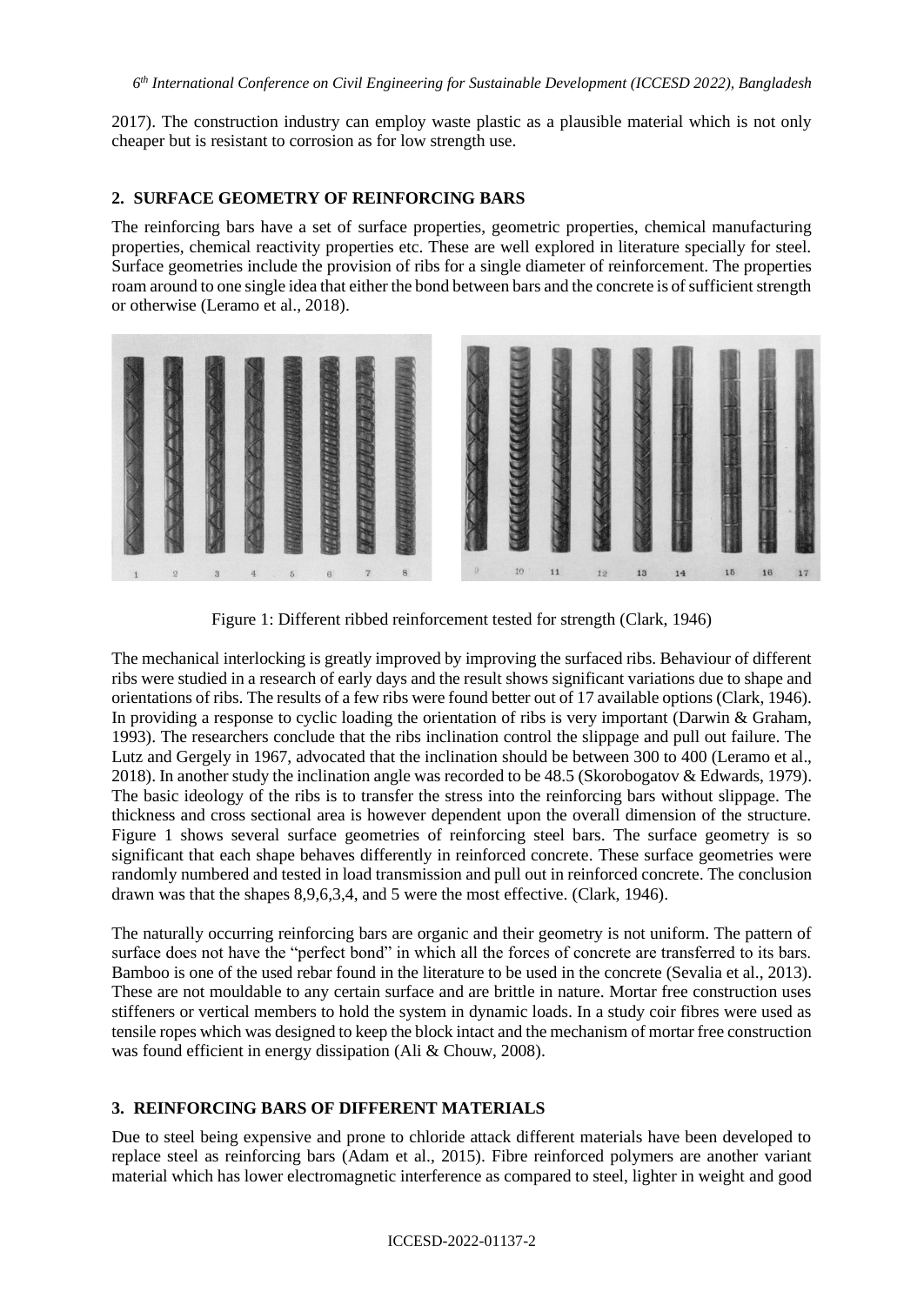against corrosion. The only problem recorded is that it shows different behaviour in different direction being anisotropic. The dowel action is also tested to be unsatisfactory. In bend test the FRP bars were found to be brittle. A different mechanism exists to use FRP bars in specific areas (Mousavi & Esfahani, 2012).

The GFRP rebars have also been recorded to be used recently. The use was with jute fibre concrete and different samples were tested for impact loadings (Patil & Manjunatha, 2020) In other researches the use of bamboo is also being proposed for flexural members, having strength of almost 25% to that of steel. In addition to this an idea was developed that the under developed regions can use bamboo for low cost construction (Qaiser et al., 2020)(Al-Fasih et al., 2021). The bamboo is organic and have other issues except for the fact that the limited and properly designed use can give a solution as an alternate to the steel (Archila et al., 2018).



Figure 2: Waste Plastic recycled rebar produced from extrusion (Das & Ali, 2021b)

Thermo-mechanically treated TMT rebars are also being developed which have high efficiency (Sk et al., 2016). The tensile stress absorption capacity remains the same for a certain set of material as the stress in a function of force per unit application area. The material suitable for rebar are ductile as it provides sufficient energy absorption during seismic loads and before failure giving time prior to failure. The brittle rebar on the other hand provide higher strength but after failure the member collapses suddenly making the failure global.

The natural mineral basalt found in volcanic rock also has been employed to produce rebar. The BFRP is manufactured with the same process of as GFRP and the same is good thermal, chemical stability and better alkali resistance (Hadi et al., 2021). The coir fibre ropes were tested in a research in RC columns and the results were exemplary in terms of dynamic responses especially before cracking (Ali, 2014). Figure 2 shows the recently developed of waste plastic recycled rebar produced through extrusion. Under this research program waste plastic rebar were tested for energy absorption capabilities which showed that plastic can be used as a potential material for rebar for low cost construction (Das & Ali, 2021b). This area requires exploration for improving the product properties prior to use in construction.

## **4. USE OF REINFORCING BARS WITH STRUCTURAL LIMITATIONS**

The rebar controls the crack development and crack propagation; the mix is complemented when short discrete fibres are placed in the concrete. The overall system having rebars intends to provide better resistance to spalling, thermal cracking and other problems which damage the concrete in long term or for abrupt failure (Al-Khafaji et al., 2021).

Table 1: Comparison of codes for Reinforcing bar (Gabriel, 2003)(EN 10080, 2005)(Standard, 2004)

| <b>Item</b> | <b>ASTM A615 (Standard, BS 4449-2005 (EN ISO)</b> |              | 6935-2:2007     |
|-------------|---------------------------------------------------|--------------|-----------------|
|             | 2004)                                             | 10080, 2005) | (Gabriel, 2003) |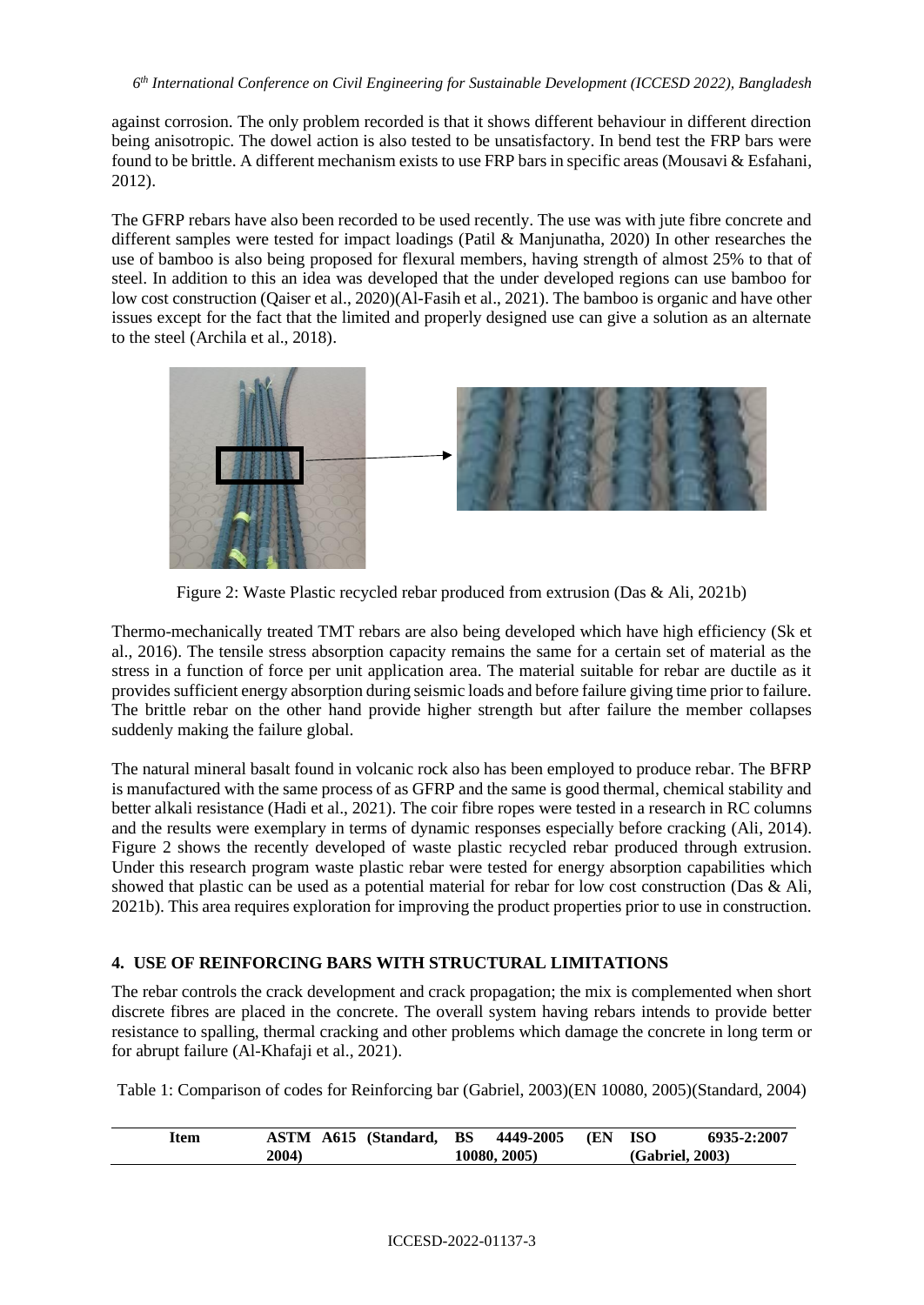| Scope                                    | Plain and deformed<br>Bars (Carbon steel).                                                                                                                                                                                                                                                 | Deformed Bars                                                                                                                                               | Deformed<br><b>Bars</b><br>(ten<br>ribbed)                                                                                                                  |
|------------------------------------------|--------------------------------------------------------------------------------------------------------------------------------------------------------------------------------------------------------------------------------------------------------------------------------------------|-------------------------------------------------------------------------------------------------------------------------------------------------------------|-------------------------------------------------------------------------------------------------------------------------------------------------------------|
| Manufacture                              | Manufacturing is by the use<br>of electric furnace, open<br>hearth or basic oxygen                                                                                                                                                                                                         | As<br>the<br>per<br>Manufacturer's<br>discretion                                                                                                            | As<br>the<br>per<br>Manufacturer's<br>discretion                                                                                                            |
| Chemical<br>composition                  | Should not<br>exceed<br>the<br>following<br>chemical<br>composition                                                                                                                                                                                                                        | Should not exceed the<br>following<br>chemical<br>composition                                                                                               | Should not exceed the<br>following<br>chemical<br>composition                                                                                               |
|                                          | Phosphorous 0.06%                                                                                                                                                                                                                                                                          | Carbon 0.22 %<br>Sulphur 0.05%<br>Phosphorous 0.05 %<br>Nitrogen 0.012 %<br>Copper 0.8 %<br>Carbon equivalent 0.5%<br>Calculated<br>through<br>a<br>formula | Carbon 0.22 %<br>Sulphur 0.05%<br>Phosphorous 0.05 %<br>Nitrogen 0.012 %<br>Copper 0.8 %<br>Carbon equivalent 0.5%<br>Calculated<br>through<br>a<br>formula |
| <b>Tensile Requirement</b><br>and grades | Covered grades:<br>Grade 40 (280 MPa)<br>Grade 60 (420 MPa) Grade<br>75 (520 MPa)<br>For 8 in (200mm) gauge<br>length different values of<br>elongation ranging from<br>6% to 12% is specified in<br>Table 2 for different sizes<br>grades.<br>With<br>and<br>permissible strain variation | Covered grades:<br>Grade 72.5 (500 MPa)<br>Details are given in Table<br>4 for tensile properties                                                           | Covered grades:<br>Grade 43 to Grade 72<br>(300 to 500 MPa)<br>Details are given in Table<br>6 for tensile properties                                       |
| Bending<br>requirement                   | Bend<br>angle<br>at<br>room<br>temperature is 180°.                                                                                                                                                                                                                                        | Up to 90° bend, and bend<br>back to 20°.                                                                                                                    | Bend angle defined is<br>$160^\circ$ to $180^\circ$ .                                                                                                       |
| Variation in weight<br>(mass)            | 6% variation of weight                                                                                                                                                                                                                                                                     | $\pm 6\%$<br>±4.5%<br>to<br>on<br>nominal diameter 8mm)<br>less<br>than<br>8mm<br>and<br>respectively.                                                      | $\pm 4\%$ to $\pm 8\%$ , as per<br>diameter of the bar                                                                                                      |

Different standards provide different limitations. Table 1 provides a comparison of codes presented for steel reinforcing bars reinforcing bars highlighting the properties of the commercially available steel bars (Manzoor & Ahmad, 2013). The use of newer materials being evaluated in research require new codes explicitly for practice and implementation.

Since the development of the rebar the idea was to strengthen the concrete in tensile load carrying capacity. As the concrete is weak in tension and does not carry serviceable loads in tensile therefore reinforcing bars were structurally popular. The strengthening was due to the ribs on the surface of the bars which provide resistance towards slippage and also transfer the external load to the rebar. the increase was efficiently utilized in the research and even compression members are being reinforced with confinement provided from stirrups. In shear walls the lateral and in plane forces are catered by the reinforcing steel (Nguyen et al., 2020).

The literature also provides the use of steel rebar as stiffeners in mortar free construction. The assembly of the mortar free construction uses vertical ties which are fixed from the top and bottom of the wall. The blocks in the system are free to move and dissipate energy. The shape of the block is so designed that after seismic activity the block moves and slides back to its original position (Ali, 2018). The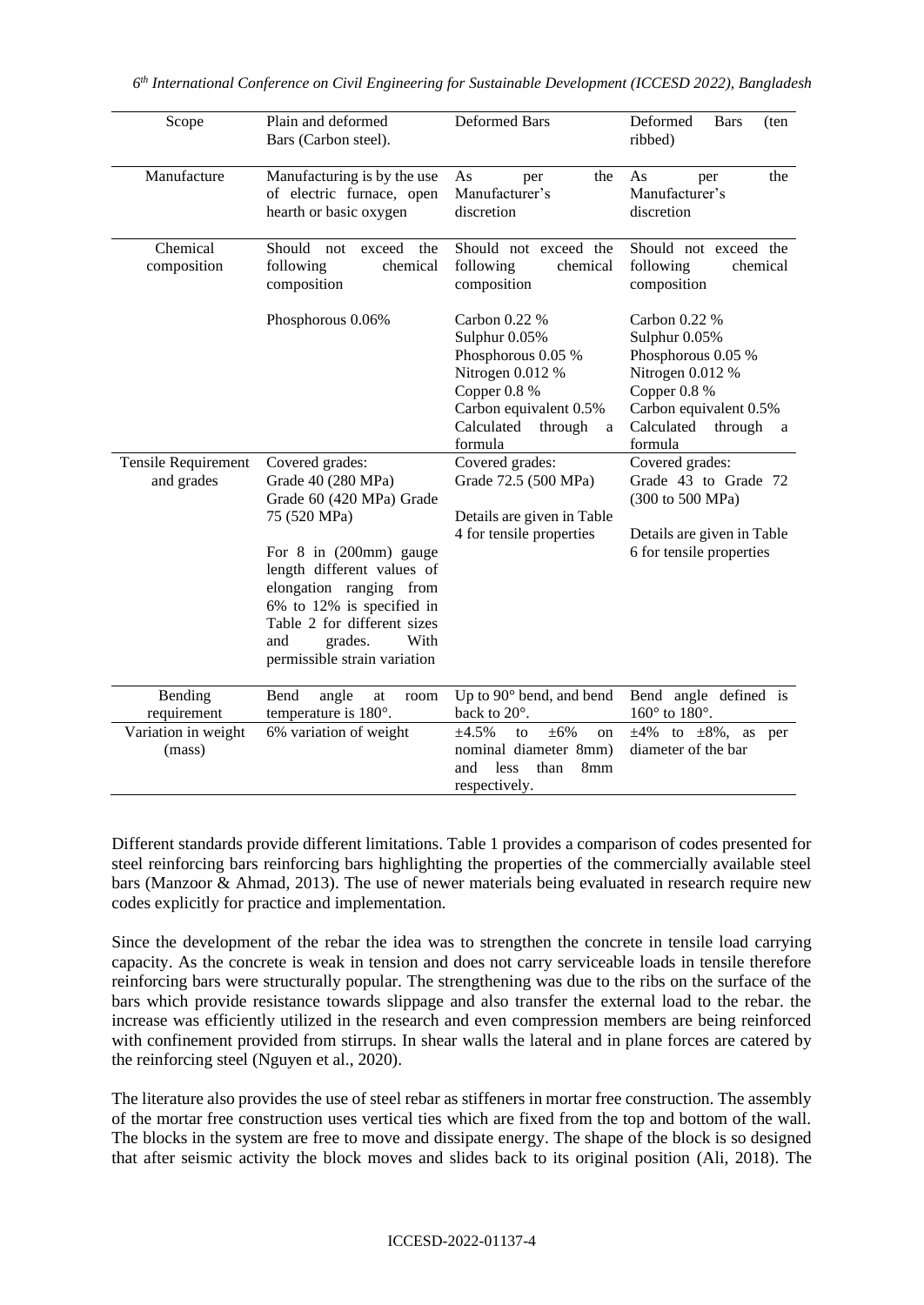stiffeners when developed from a costly material such as steel increases the overall cost of the construction.

#### **5. CONCLUSIONS**

The reinforcing bars presently available in the market are usually made up of steel and is expensive. Therefore, there is a need to explore different materials to produce rebar. Following conclusions can be drawn

- Different variety of geometries surface as well sizes, diameter has been used which changes the bond behaviour and transfer of loads in composites having rebar.
- Every material has its own unique property to impart to the rebars. Steel being strong and ductile but is corrosive. The organic rebar does not have any patent shape and are usually brittle. The area which is grey is waste plastic.
- The rebar primarily strengthens the concrete under tensile loads and improves compressive strength. In mortar free construction the primary function of rebar is to provide tensile stiffness. This requirement is being met by costly steel efficiently, however, option for less costly material can be opted to replace steel.

Further studies are required to develop rebar from sustainable materials such as recycled waste plastic. The mechanical properties and properties under cyclic loads needs to be examined for waste plastic bars for their intended use in the building sector.

#### **ACKNOWLEDGEMENTS**

The authors would like to thank all the persons/organization who helped during this research. The authors are grateful to the anonymous reviewer for their constructive suggestions to improve the manuscript.

#### **REFERENCES**

- Adam, M. A., Said, M., Mahmoud, A. A., & Shanour, A. S. (2015). Analytical and experimental flexural behavior of concrete beams reinforced with glass fiber reinforced polymers bars. *Construction and Building Materials*, *84*, 354–366. https://doi.org/10.1016/j.conbuildmat.2015.03.057
- Al-Fasih, M. Y., Hamzah, S., Ahmad, Y., Ibrahim, I. S., & Mohd Ariffin, M. A. (2021). Tensile properties of bamboo strips and flexural behaviour of the bamboo reinforced concrete beams. *European Journal of Environmental and Civil Engineering*, *0*(0), 1–17. https://doi.org/10.1080/19648189.2021.1945954
- Al-Khafaji, A. F., Myers, J. J., & Alghazali, H. H. (2021). Evaluation of bond performance of glass fiber rebars embedded in sustainable concrete. *Journal of Cleaner Production*, *282*(xxxx), 124516. https://doi.org/10.1016/j.jclepro.2020.124516
- Ali, M. (2014). Seismic performance of coconut-fibre-reinforced-concrete columns with different reinforcement configurations of coconut-fibre ropes. *Construction and Building Materials*, *70*, 226–230. https://doi.org/10.1016/j.conbuildmat.2014.07.086
- Ali, M. (2016). Use of coconut fibre reinforced concrete and coconut-fibre ropes for seismic-resistant construction. *Materiales de Construccion*, *66*(321). https://doi.org/10.3989/mc.2016.01015
- Ali, M. (2018). Role of Post-tensioned Coconut-fibre Ropes in Mortar-free Interlocking Concrete Construction During Seismic Loadings. *KSCE Journal of Civil Engineering*, *22*(4), 1336–1343. https://doi.org/10.1007/s12205-017-1609-3
- Ali, M., Briet, R., & Chouw, N. (2013). Dynamic response of mortar-free interlocking structures. *Construction and Building Materials*, *42*, 168–189. https://doi.org/10.1016/j.conbuildmat.2013.01.010
- Ali, M., & Chouw, N. (2008). Coir Fibre and Rope Reinforced Concrete Beam Under Dynamic Loading. *University of Auckland*, *2008*.